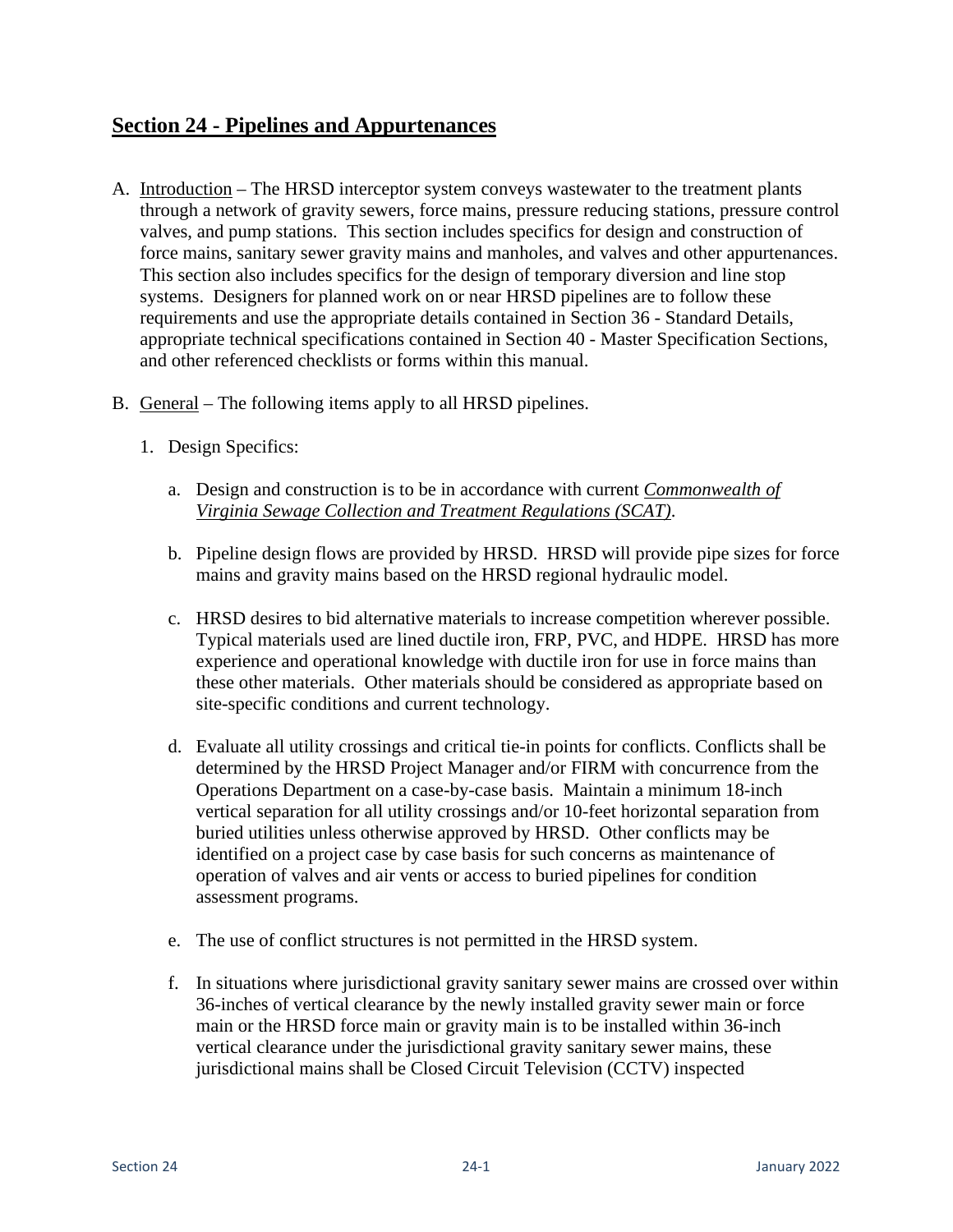preconstruction and post construction by the HRSD Contractor as a record for potential settling or misalignment issues.

- g. Obtain information on existing subsurface utilities to the applicable Utility Quality Level as defined in the A.S.C.E. Standard Guideline for the Collection and Depiction of Existing Subsurface Utility Data (A.S.C.E. 38-02). Locate utilities in pipeline corridor in accordance with Utility Quality Level B. Utilities crossing the proposed pipe shall be located in accordance with Utility Quality Level A.
- h. Maintain a minimum of ten feet from the centerline of the pipe to the edge of the easement or right of way. Where easements are through parcels (vs. along the edge), provide minimum of 30 foot wide easement. Refer to Section 36 - Standard Details section for standard easement plat requirements.
- i. Provide bollards to protect and locate air vents, valve boxes, manholes, etc. in fields and areas where these structures are likely to be damaged or covered by vegetation or soil. Potential areas include cultivated fields or woods.
- j. Do not install lined ductile iron pipe or fittings within 8 feet of chemical injection stations as pipe, gaskets, and the ceramic epoxy lining may be damaged. Consult with the lining manufacturer in such situations.
- k. When existing pipe is to be abandoned, consider the need to abandon in place and/or removal. For pipe abandoned in place, fill pipe with lightweight grout (flowable fill) when pipe is 24" in diameter and larger.
- l. Installation records shall be kept in a digital spreadsheet containing X,Y,Z coordinates for top of pipe elevations at each joint, fitting, valve and connection points. Refer to Master Specification Section 01323 - Record Documents, for X,Y,Z accuracy requirements.
- 2. Corrosion Prevention:
	- a. Evaluate the need for and, if required, design for external corrosion protection based on soil conditions or stray currents from other utilities*.* Provide electrical isolation at outlet valves and connections to adjacent pipeline sections if cathodic protection or bonded joints are required.
	- b. Evaluate the need for interior and exterior linings and coatings based on specific site conditions*.*
	- c. Where force mains discharge into gravity systems, special consideration shall be given to corrosion protection of the force main, manhole and gravity sewer. The design must also minimize turbulence**.**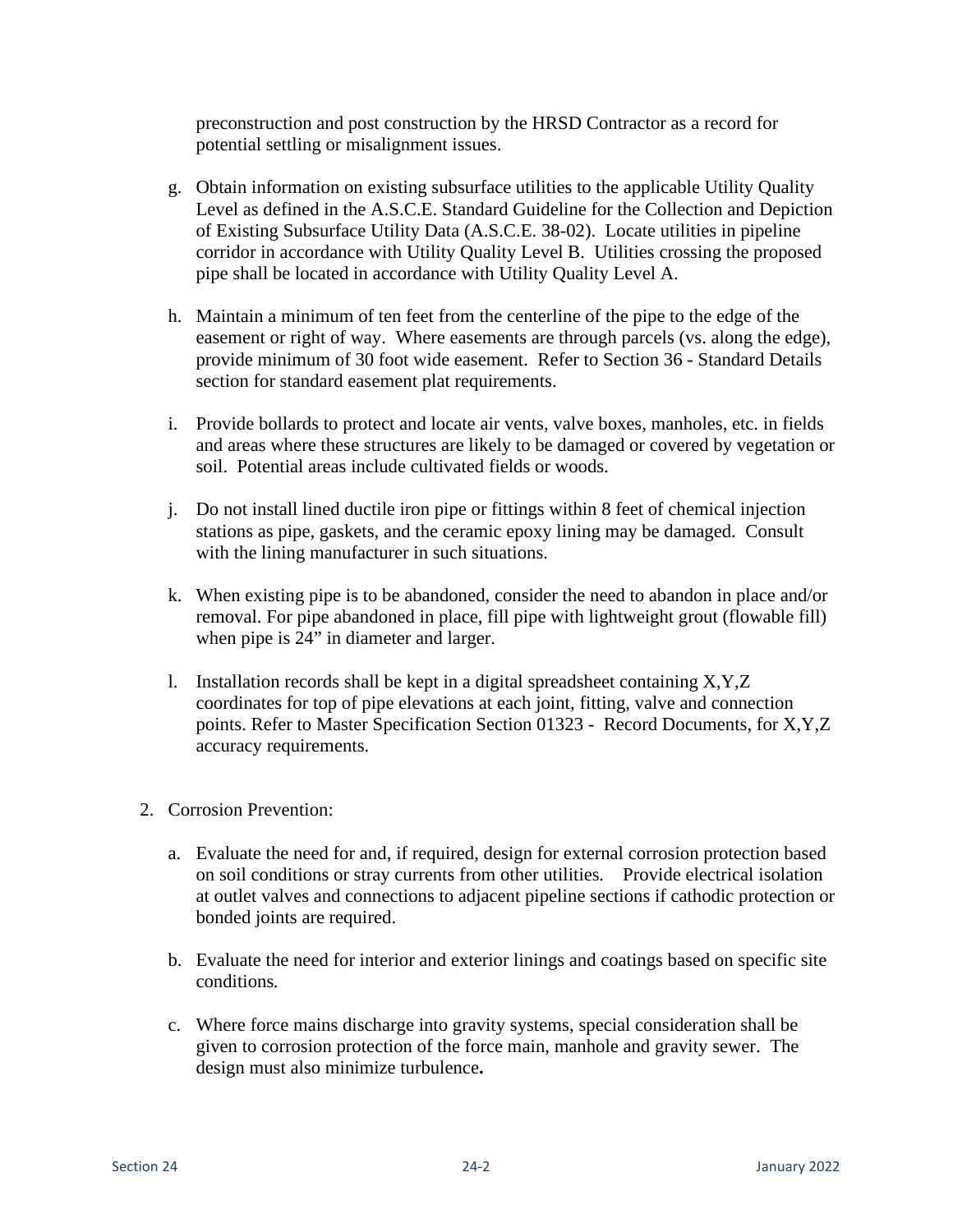- 3. Protective Linings:
	- a. Corrosion Resistant Lining for pipelines For ductile iron pipe and fittings, the products described below have been approved and shall be specified as acceptable alternatives. Unless specifically approved by HRSD, all ductile iron pipe and ductile or cast iron fittings used for force main shall be lined. Specific requirements associated with each of these linings are contained in Master Specification 02510 – Ductile Iron Pipe within this manual.
		- i. Internal Lining The lining material for pipe and fittings shall be Permox CTF, Induron Coatings Protecto 401 or TNEMEC Series 431.
- 4. Bid Document Development
	- a. Where appropriate, utilize details, bid and payment items from the *Hampton Roads Planning District Commission (HRPDC) Regional Construction Standards* (latest edition*)*.
	- b. Provide details on the drawings indicating bedding, backfill and surface restoration requirements for the project.
	- c. Pavement replacement details, traffic control and similar type issues must be coordinated with the appropriate municipalities, VDOT, etc.
	- d. Include adequate survey data, including pipeline centerline stationing. State Plane coordinates – Virginia South / NAVD 88 Datum required. Accuracy should be within 0.1 of foot in the horizontal and vertical plane. All fittings/appurtenances to be GPS surveyed. References on drawings to allow for Contractor to perform field layout of proposed work. Refer to Section 6 - Drawings, Record Drawings, and Valve Guides in this manual for specific requirements.
	- e. Handling of Lined Ductile Iron Pipe and Fittings Ductile iron pipe and fittings lined with any of the standard corrosion resistant linings must be handled only from the outside of the pipe and fittings. No forks, chains, choker cables, hooks, or straps shall be placed inside the pipe or fittings for lifting, rigging, positioning, or laying. Straps will be used for lifting.

### C. Force Mains

- 1. Design Specifics:
	- a. Use c=130 for force mains for all flow calculations.
	- b. Maintain a minimum cover of three (3) feet. Maximum cover is eight (8) feet with exceptions made on a case-by-case basis by HRSD's Project Manager.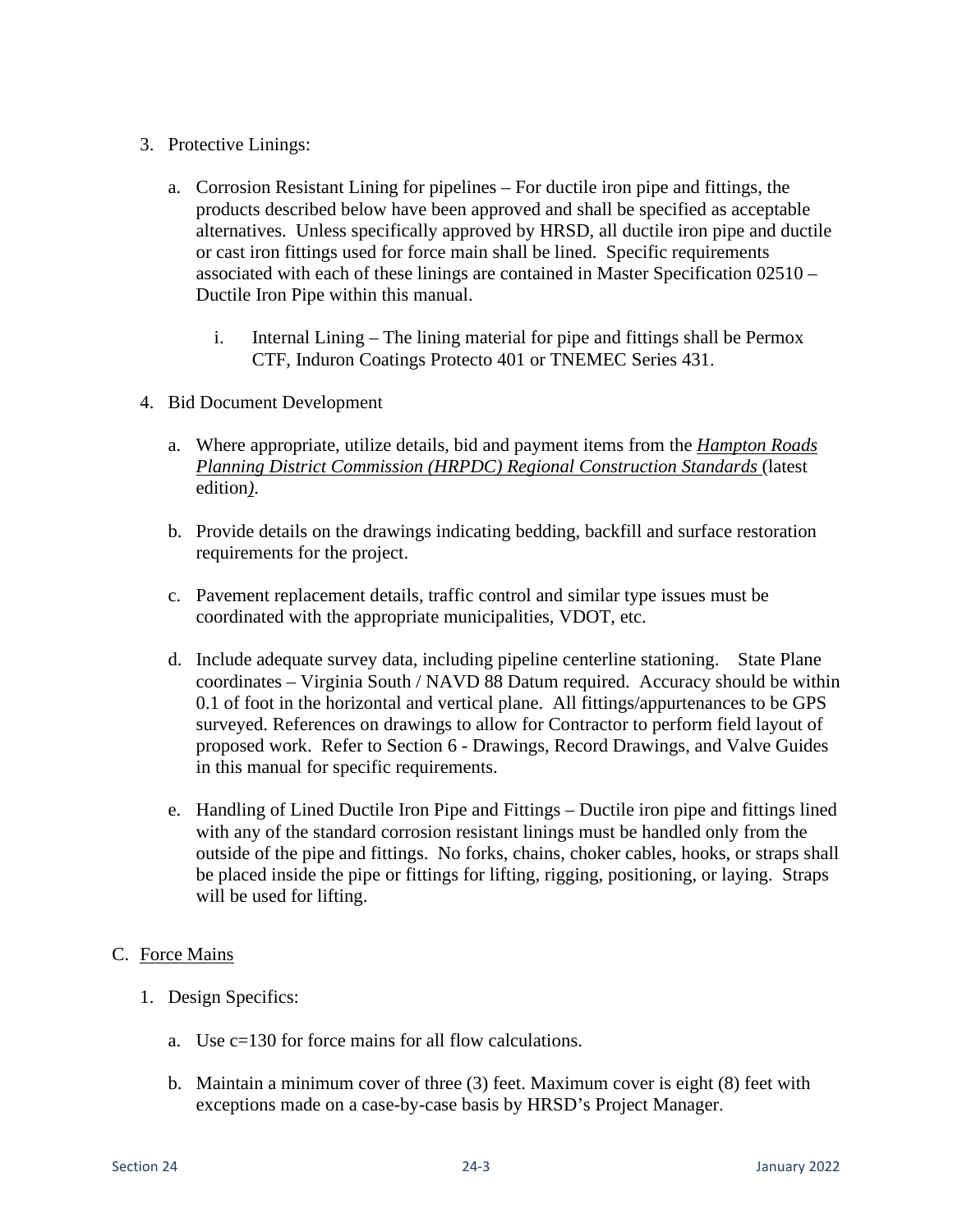- c. Consider potential for future development in determining depth of cover.
- d. Design the vertical alignment of the force main to provide a positive grade. Minimum desirable slope is 0.20%. Include the slope and elevations on the profile drawing. Provide a copy of the continuous profile for HRSD's review as soon as the majority of the crossing utilities have been identified.
- e. Limit maximum pipe joint deflections to 50% of manufacturer's maximum allowable deflection.
- f. When HRSD installs new pipe or replaces force mains under major roadway intersections, the project should be designed and constructed to minimize the need for HRSD to perform future maintenance, repairs, and tie-ins within the intersection. Best practices include: replacing all old piping and valves within the intersection, not leaving any active portion of existing force main within the intersection (which may be a future failure point), and configuring the terminus points of the intersection work to facilitate connection of future pipelines leading to the intersection. Design consideration should be given to enhance future worker safety and minimize future traffic disruptions associated with the operation and maintenance of the new force main.
- g. Verified high points in the pipe profile shall be field tapped for insertion of a corporation stop for an air vent assembly in lieu of factory taps for the air vents based on the Bid Document drawing locations. A stainless-steel tapping saddle shall be used. Where field taps are made the protective lining shall be repaired in accordance with manufacturer recommendations.
- h. Design new force mains for a minimum pressure of 100 psi at the high point in the line. Obtain anticipated range of operating pressures from the HRSD Project Manager. This may require higher design pressures but will not be used to justify lower design pressures.
	- i. HRSD will run the Interceptor System model to verify positive pressures at minimum flows or indicate the need for pressure sustaining valves.
- i. Provide positive means of removing air from the ends of the lines during testing and all operating modes.
- j. Isolation valve placement shall be:
	- i. Force main valve placement at 2,500 to 3,000 linear feet using best engineering judgment. All mainline valves shall be restrained.
	- ii. All pump stations shall have a mainline valve on both sides of the emergency pump connection.
	- iii. All major creek crossings shall have a mainline valve, tee and branch valve on each side of the crossing.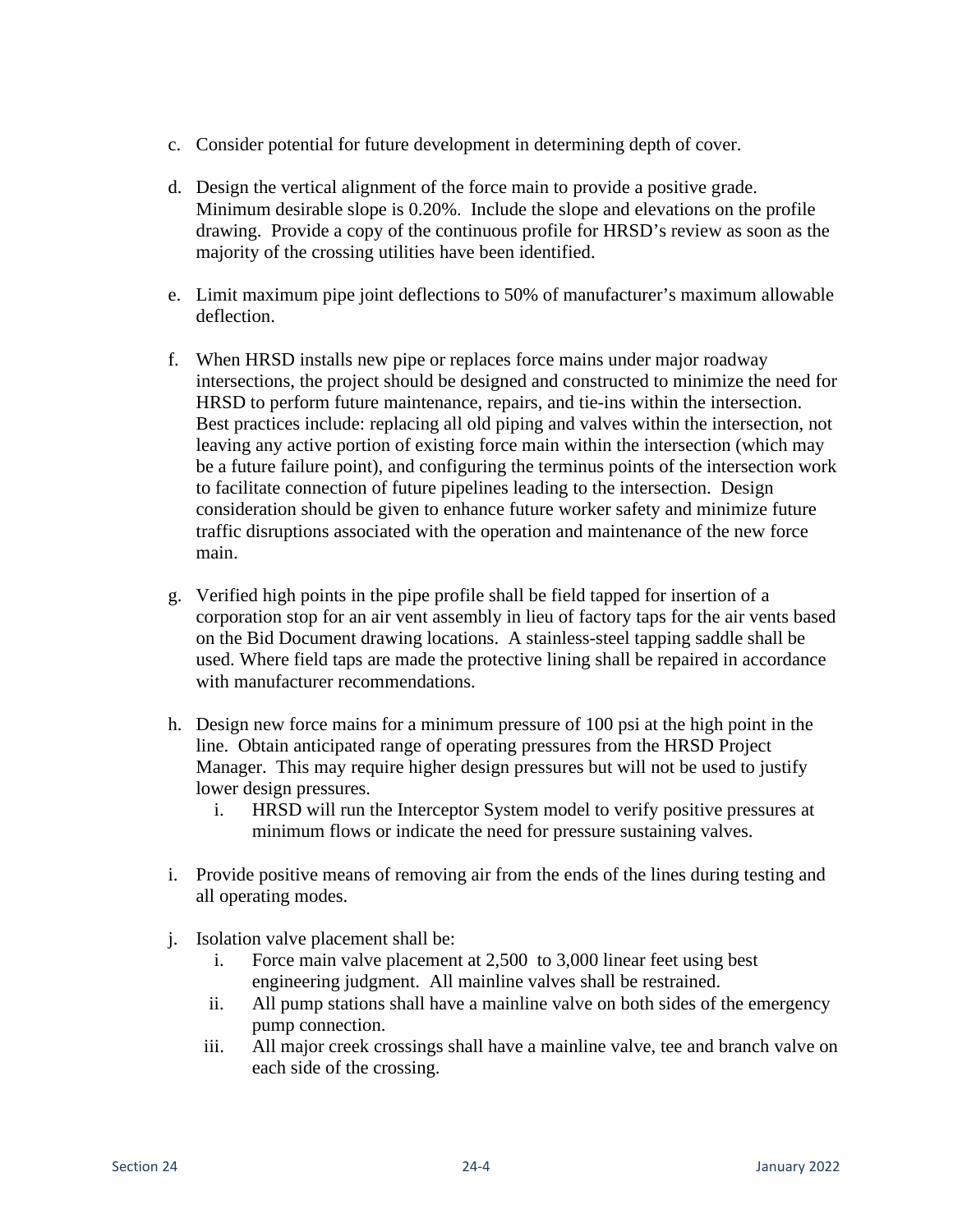- k. Obtain local municipality and HRSD input on the location and size of outlet valves. Design in accordance with Section 36 - Standard Details in this manual.
- l. The minimum distance between taps on an HRSD force main is 1,000 linear feet. Exceptions will be considered on a case-by-case basis by HRSD Interceptors and the HRSD Project Manager.
- m. Indicate the limits of restrained pipe on the profile.
- n. Specifics on pipe thrust restraint:
	- i. Use manufacturer's standard pipe restrained joints where restraint is required.
	- ii. Do not use thrust blocks unless absolutely necessary at tie-ins to existing facilities and only after approval from HRSD Interceptor Operations and the HRSD Project Manager.
	- iii. Wedge type retainer glands manufactured by EBAA, Sigma, Smith-Blair Camlok and Ford Meter box are acceptable.
	- iv. Proprietary restraint systems, such as the U.S. Pipe "HP Lok" system, shall be considered on a case-by-case basis as recommended by the FIRM and HRSD Project Manager.
	- v. In the case of existing unrestrained pipe at tie-in locations, on a case-by-case basis the design team shall carefully consider the application of thrust restraint to the unrestrained pipe.
	- vi.
- o. For ductile iron pipe, specify the following:
	- i. Use special Class 51 minimum wall thickness.
	- ii. Flanged joints, if used, shall be Class 125 per ANSI B16.1.
		- 1) The use of flanged pipe in buried conditions is not preferred. Use will be considered on a case-by-case basis by HRSD Interceptor Operations and the HRSD Project Manager.
	- iii. Standard fittings shall be in accordance with AWWA C110 or AWWA C153.
	- iv. Threaded bells shall not be used.
- p. Use lined eccentric reducers, match grade at top of pipe.
- q. The use of Foster® mechanical joint adaptors, as manufactured by Infact Corporation, for use on ductile iron pipe 6" through 36" diameter shall be allowed on a case-bycase basis. Justification for use shall be project specific and request for approval shall be provided in writing to the HRSD Project Manager.
- r. In order to facilitate ease of pipeline tie-in and to correct for minor pipeline alignment discrepancies two (2) ductile iron long body sleeves to be designed at each tie-in. A single ductile iron long body sleeve may be used with the approval of HRSD Interceptors and the HRSD Project Manager based upon the alignment.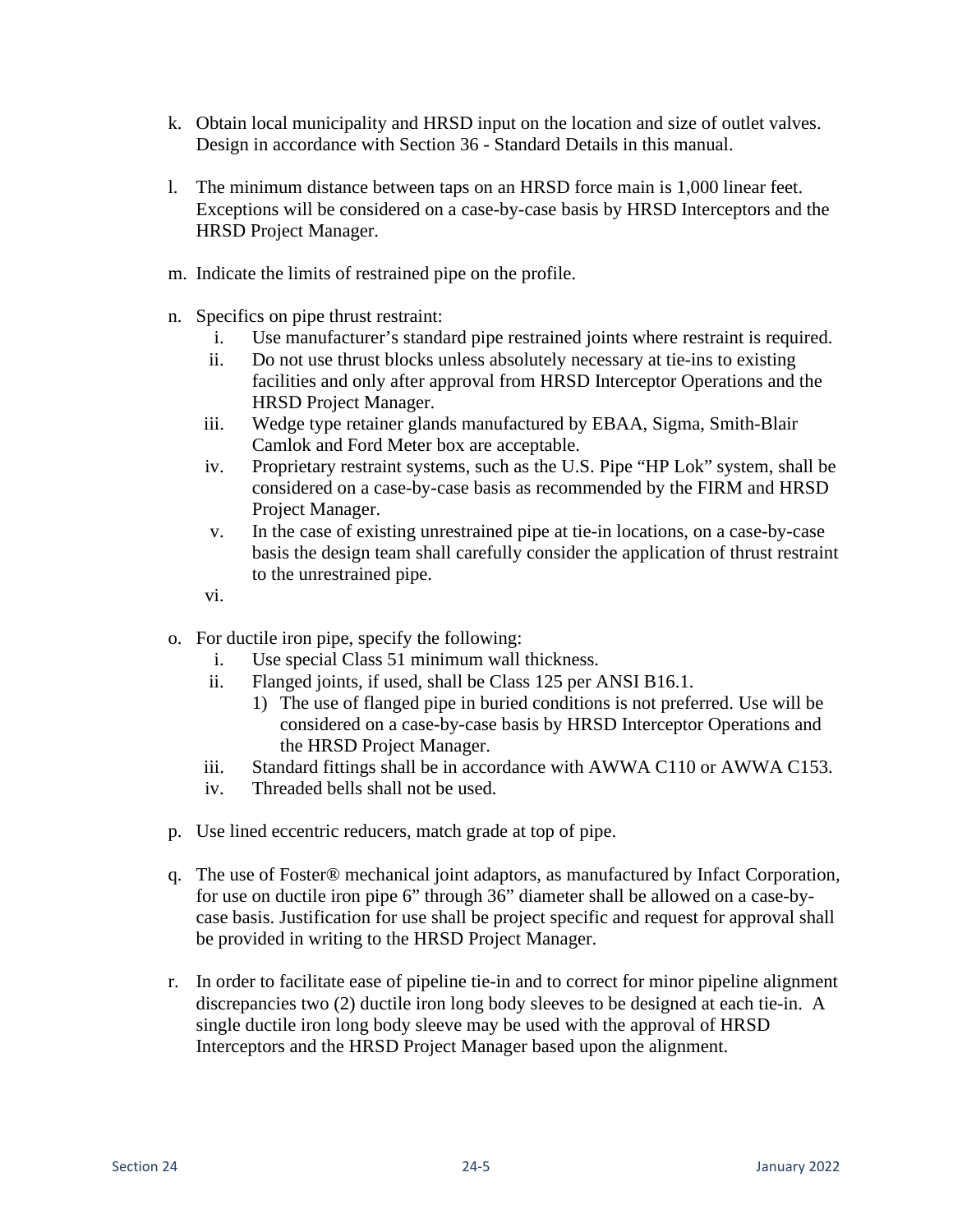- s. Provide sequence of construction and tie-in details for connections to ensure that connections can be accomplished without spills or interruptions to service. Use the checklist in Section 26 – "Checklist for Tie-Ins to Existing Interceptor Force Mains" within this manual.
- t. Install tracer wire and utility marking tape on non-ferrous pipe installations, and utility marking tape on ferrous pipe installations unless otherwise directed. Tracer wire access boxes shall be installed at a maximum distance of 400 feet. Do not use air vents or valve boxes as tracer wire access boxes. Section 36 – Standard Details, Detail No. 253 - Tracer Wire Locator Box shall be used for the tracer wire access point. There shall be adequate wire in the tracer wire access point to pull wire 24 inches outside of the box. Tracer wire to be tested for continuity as part of acceptance testing.
	- i. Copper tracer wire shall be 10-gauge, solid wire with plastic coating.
	- ii. Subsurface utility marking tape shall be of a durable, metalized, plastic film, for identification of all sanitary sewer lines. Bright green tape imprinted with the legend "Caution-Sewer Below" shall be used. The utility marking tape shall be manufactured by Griffolyn Co. or approved equal. Tape shall be placed no less than 6 inches and no more than 12 inches below the proposed finished grade.
- u. For HDPE or PVC pipe, an appropriately sized mandrel may be required to be pulled through the pipe after installation to verify that allowable deflection has not been exceeded, if there are concerns about a section of installed pipe. Proper design and installation are required related to proper bedding, backfill, and compaction to prevent pipe deflection.
- 2. Hydrostatic Pressure Test Procedures:
	- a. Regarding use of the pressure gauge to be used for the hydrostatic test, the following options are identified. Coordinate with the HRSD Project Manager for the option to be utilized:
		- i. Contractor to provide the pressure gauge for acceptance test along with a certified validation of recent calibration of this gauge. Calibration shall be within 12 months of planned hydrostatic test date. Contractor to provide a valved connection point to allow installation and removal of the test gauge without affecting line pressure.
		- ii. HRSD to provide the pressure gauge for acceptance test along with a certified validation of recent calibration of this gauge. Contractor to provide a valved connection point to allow installation and removal of the test gauge without affecting line pressure.
	- b. Hydrostatic tests shall be a minimum duration of one hour. Test pressure at the high point in the new force main shall be 150% of operating pressure or 100 psi, whichever is less.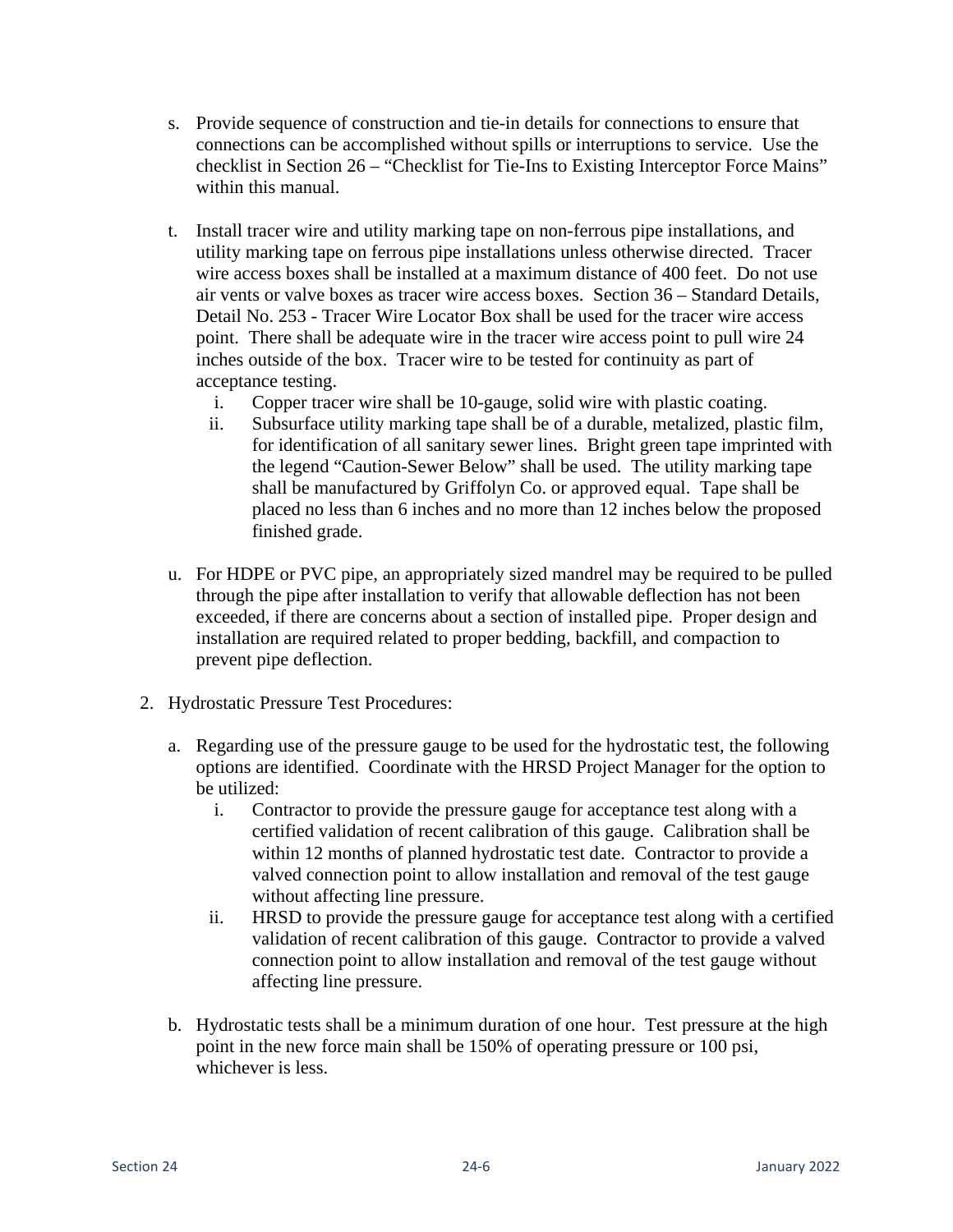- c. Contractor shall provide the capability to add water to the line during the test and will be required to add up to the allowable leakage at the end of the test period.
- d. Allowable leakage shall be in accordance with Virginia Department of Environmental Quality (VDEQ) SCAT regulations and AWWA C-600 procedures.
- e. Contractor shall open all outlet valves and end of line valves to allow testing of all blind flanges, plugs, etc.
- f. Contractor shall install corporation stops at ends of line to remove air for testing. Plug these upon completion of testing.
- g. Verify the appropriateness of the testing procedure for plastic pipe materials, if used. To account for expansion, prior to testing, HDPE pipe shall be filled to the required test pressure. The test pressure shall be maintained for a minimum of three (3) hours by adding make up water hourly as required. After three (3) hours water shall be added to reestablish test pressure and the actual test may begin.
- h. The "Report of Hydrostatic Pressure Test" form to document the results is found in Attachment A to this Section.
- i. Provide required pipe restraint to accomplish hydrostatic pressure test.
- j. Pressure testing of new force main shall not take place against new or existing HRSD valves or extend into existing pipe or facilities without written approval from the HRSD Project Manager.
- k. Hydrostatic pressure tests on taps to Prestressed Concrete Cylinder Pipe (PCCP) shall be for a duration of thirty (30) minutes at 50 psi for all tap sizes.
- l. The Contractor or the FIRM shall notify the HRSD Pretreatment and Pollution Prevention (P3) Division and the appropriate Treatment Process Engineer for the receiving HRSD facility prior to discharging water used during hydrostatic testing. Notification shall be made a minimum of 24 hours in advance of the planned discharge.

#### D. Line Stops

1. The Design and Construction Divisions have seen the need for line stop and bypass system installations on force mains increase dramatically over the past decade. HRSD has also seen an increase in the number of line stop companies entering the wastewater market over this same period of time. The Master Specification 02531 – Line Stops on Sanitary Sewer Force Main Systems in Section 40 and the Checklist for Line Stop Installation in Section 25 of this manual are to be used for consistency for all line stop submittals and installations on HRSD force mains. This section establishes guidelines for HRSD staff and FIRMs for use and editing the HRSD Line Stop Master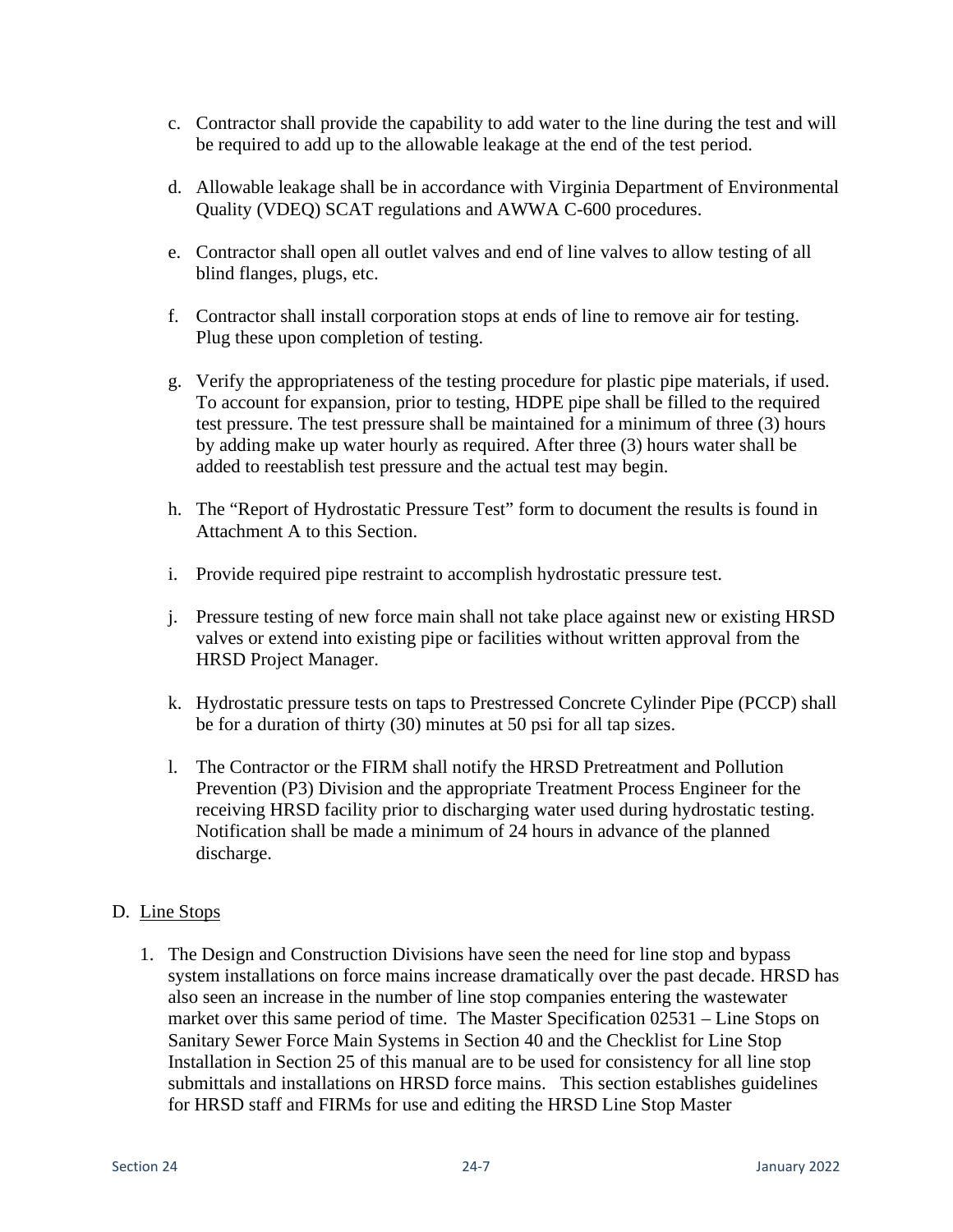Specifications, including FIRM and personnel qualification requirements into the Bid Documents, and specific design considerations for line stops and bypass systems.

- 2. Design Considerations The designer of line stops and bypass systems need to evaluate the following risks on a case by case basis:
	- a. How long will the line stop/bypass be in place? This issue needs to be discussed with HRSD Interceptor Systems and their knowledge of the force main system to determine if bypass through the line stop housing will be permitted verses a requirement to install additional tapping sleeves and valves for the bypass. The designer shall prepare head loss calculations for all bypass flows proposed through the line stop housing to compare different line stop companies and their published literature on housing design and head losses.
	- b. Does the interceptor system have a history of significant debris/rags at pump stations upstream and downstream of the project site? This issue is also important for a bypass design related to clogging risk and pressure spikes in the force main leading to a risk of pipeline failure and sanitary sewer overflows.
	- c. Can a zero or low flow (velocity 2 fps or less) situation be created to insert the line stop plug? This issue has arisen numerous times for recent past line stop installation, where the line stop field crew has requested a zero flow during insertion and removal of the stopper unit. This issue needs to be clarified with HRSD Interceptor Systems prior to the Bid Documents being advertised for construction bids.
	- d. What type of response would be necessary if the line stop housing becomes clogged and what are the overflow risks? Evaluate responses to include pump and haul scenarios at impacted pumping stations (HRSD, jurisdictional, private), response time to unclog the line stop housing, additional materials on site, and other backup plans. If bypass through the line stop housing is recommended by the designer and confirmed by HRSD, then the contingency plan development, submittal and approval must be incorporated into the Bid Documents.
- 3. Qualifications to be incorporated into Bid Documents The following qualifications for the line stop firm and key personnel shall be incorporated into the Instructions To Bidders (Section 00200); Article 3 – Qualification of Bidders. Any revisions to these qualifications shall be coordinated and approved by HRSD's Project Manager and the Engineering Contract Specialist.
	- 3.01 To demonstrate needed qualifications for the Project, the apparent low Bidder and other Bidders as requested by the Owner or the Engineer shall submit a completed copy of the attached Questionnaire and documentation of experience required in Paragraphs 3.02, 3.03, and 3.04 within twenty-four (24) hours of the Bid opening. Additional information may be requested after the Questionnaires are received if, in the opinion of the Engineer, the information submitted is insufficient to complete the evaluation of the Bidder.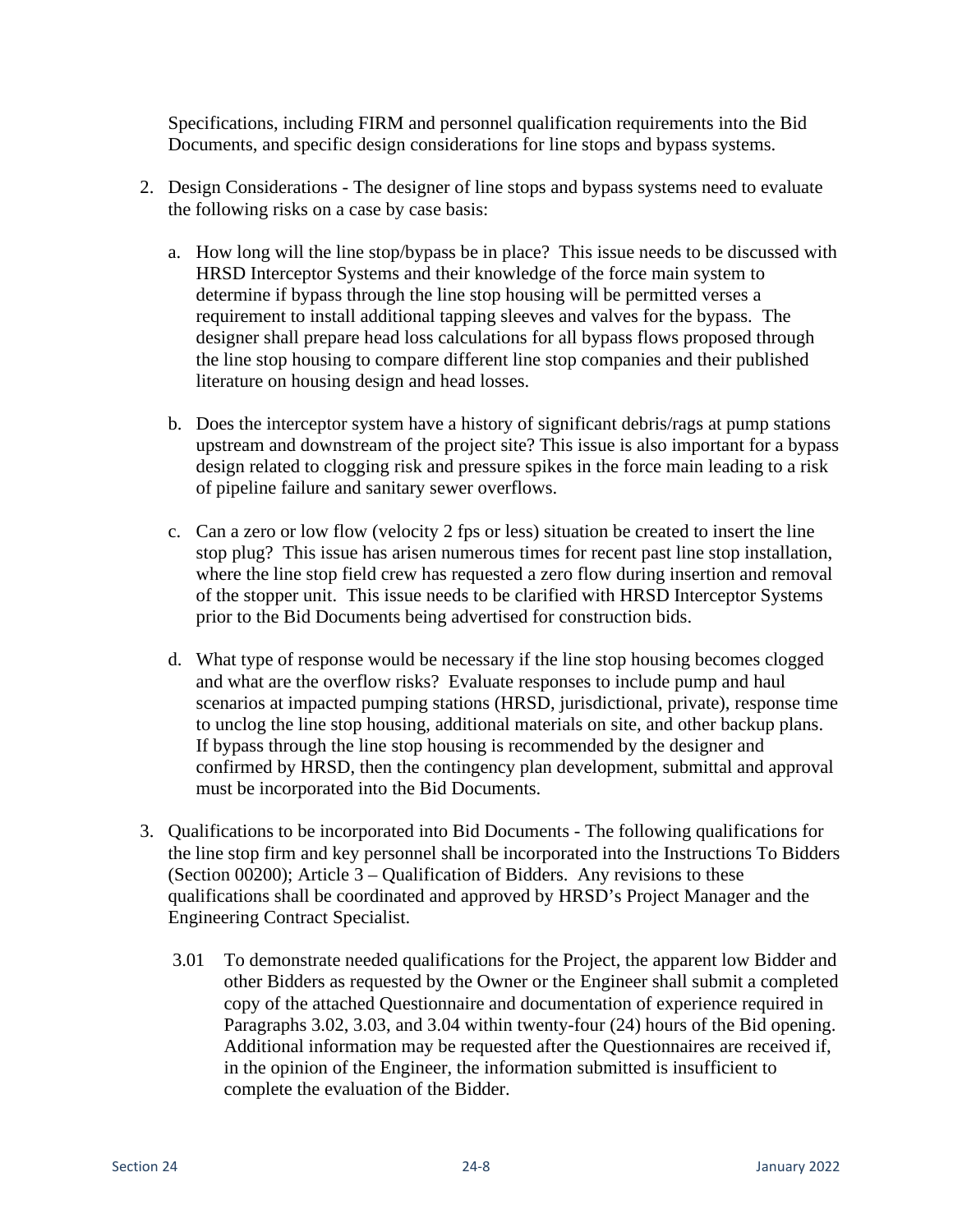- 3.02 Bidders and sub-bidders shall be fully knowledgeable, competent, and experienced and shall meet the minimum requirements defined herein for the construction of line stops for similar projects. The Bidder and/or sub-bidder and their respective superintendents shall have successfully completed projects of similar length/size, material, diameter, and installation conditions as follows:
	- A. Line stop sub-bidder and the sub-bidder's on-site superintendent shall have experience with installation of at least five (5) line stops on 20-inch or larger cast iron, ductile iron, or prestressed concrete cylinder pressure pipelines over the past five (5) years. Additional line stop sub-bidder experience requirements are listed in Article 3.04 below.
	- B. Self-performing of line stops by the General contractor shall not be permitted. This includes installation of "bag stops".
- 3.03 The Bidder shall provide required documentation for their experience, for subbidder's experience, and for all on-site superintendents' experience. Documentation shall include project titles, Owner's and Engineer's names, addresses and phone numbers, lengths, diameters, and materials of construction, and project values. Attach additional pages to the questionnaire as necessary to provide this information.
- 3.04 Qualifications of Line stop Sub-Bidder:
	- A. The line stop sub-bidder shall have a minimum of five (5) years documented, uninterrupted service with furnishing line stop equipment for sanitary sewer force mains on the type and size of pipe described in the description of work. Provide detailed reference information including:
		- 1. Project name, location of the work, and start and completion dates.
		- 2. Description of project including equipment provided, size of pipe, and type of force main.
		- 3. Project owner contact information, including their contact name, address, phone and e-mail.
		- 4. General contractor name, their contact person, address, phone and e-mail.
	- B. The line stop sub-bidder shall have completed five (5) successful line stop installations for sanitary sewer force main systems over the past five (5) years and shall provide the following information:
		- 1. Project name, location of the work, and start and completion dates.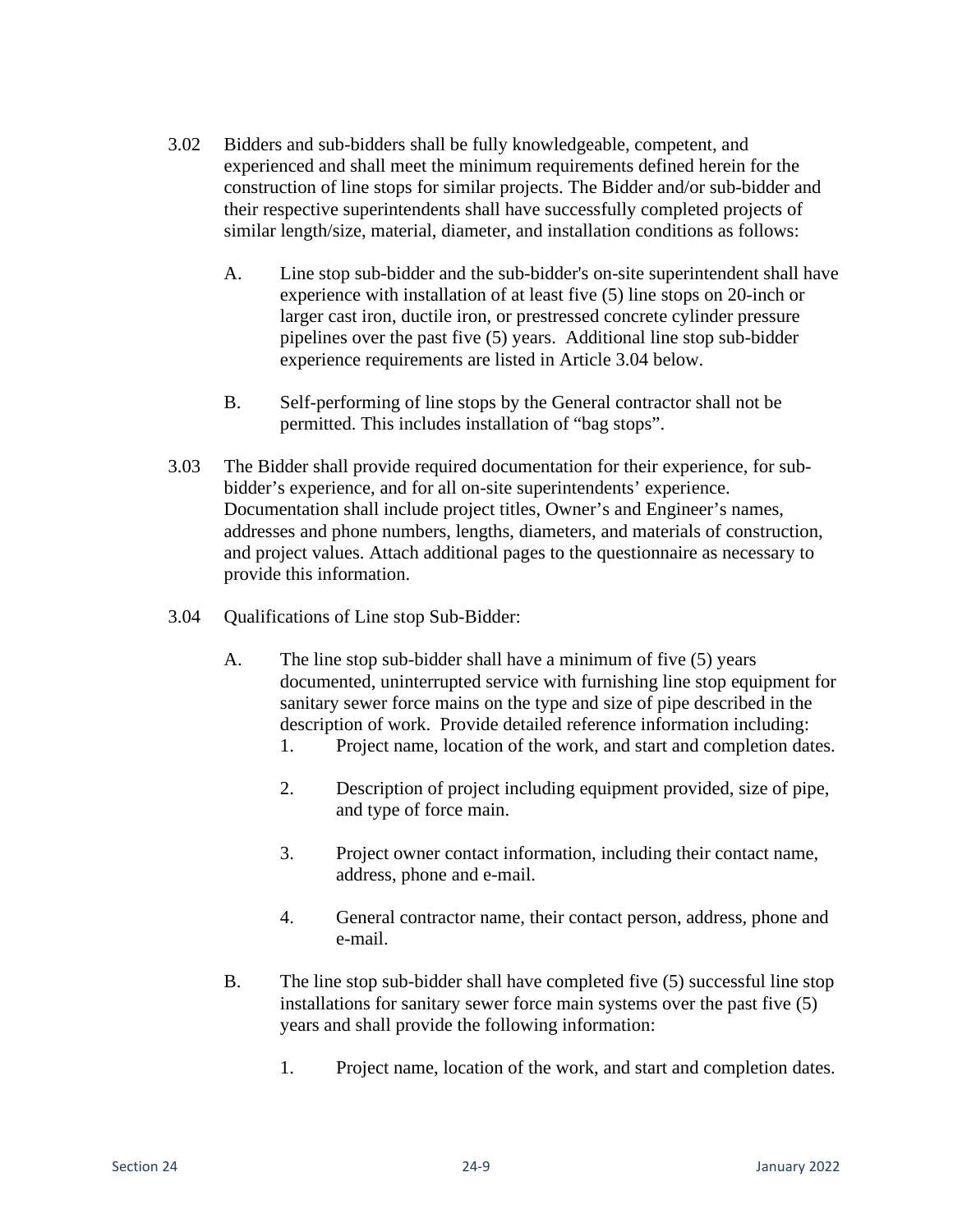- 2. Description of project including services provided, size of pipe, and type of force main.
- 3. Project Owner contact information, including their contact name, address, phone and e-mail.
- 4. General contractor name, their contact person, address, phone and e-mail.
- C. The line stop sub-bidder shall have a minimum of two (2) line stop superintendents currently employed with their company. Each line stop superintendent shall have a minimum of three (3) years continuous employment with the line stop company and shall provide the following information:
	- 1. Names of a minimum of two (2) line stop superintendents currently employed with line stop sub-bidder, including number of years of employment with line stop sub-bidder's company.
- D. Each line stop superintendent shall have completed three (3) successful line stop installations for sanitary sewer force main systems over the past three (3) years. Provide the following information:
	- 1. Project names, location of the work, and start and completion dates.
	- 2. Description of projects including services provided, size of pipe, and type of force mains.
	- 3. Project owner contact information, including their contact name, address, phone and e-mail.
	- 4. General contractor name, their contact person, address, phone and e-mail.
- E. The line stop sub-bidder shall have an established training program for their employed line stop superintendents. Copies of the line stop subbidder training program shall be submitted. The line stop superintendent shall have appropriate training on the equipment that is to be used. All line stop superintendents proposed for this work must be graduates of the training program. Submit copies of the following:
	- 1. Copies of line stop sub-bidder training program.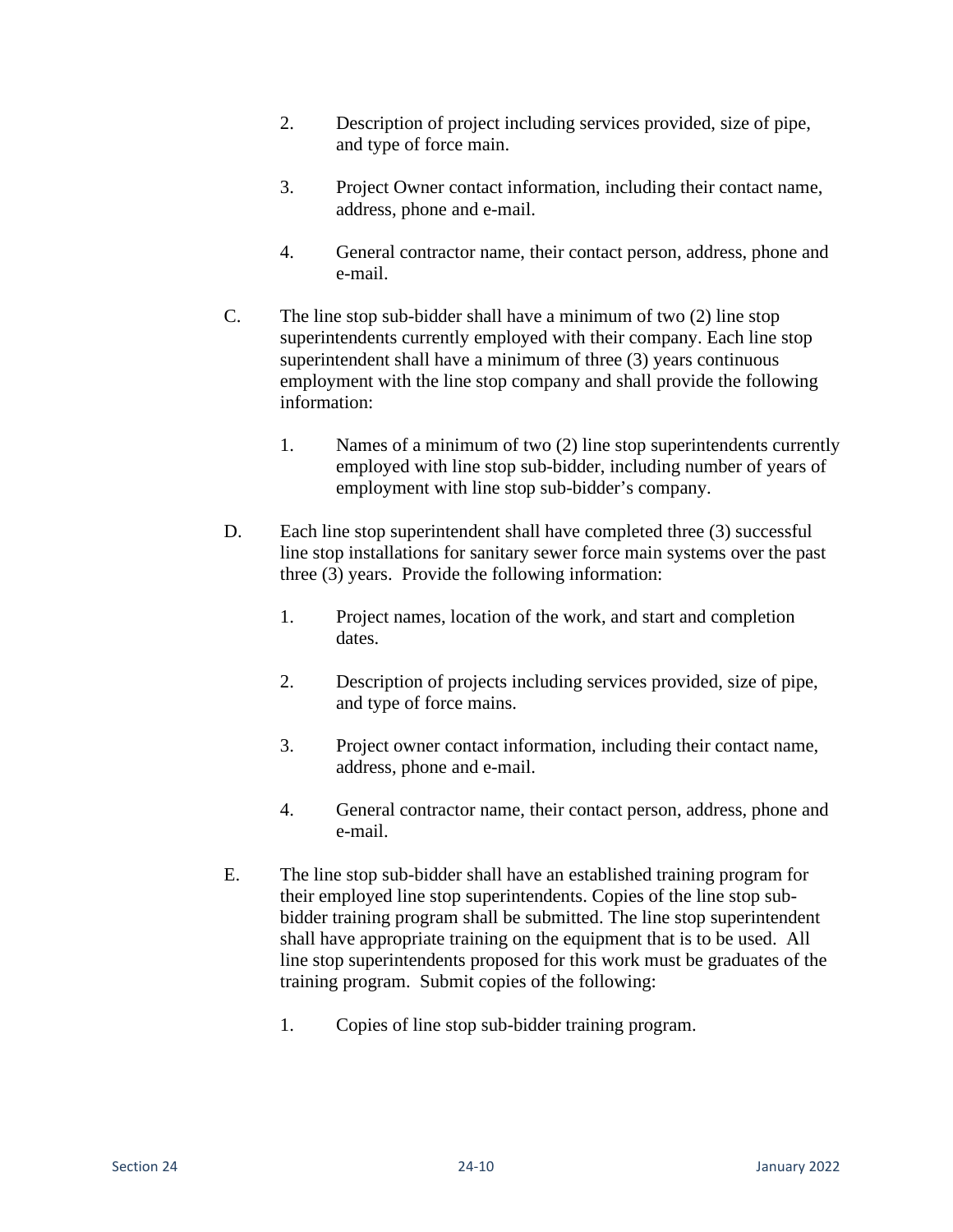- 2. Copies of training certifications for a minimum of two (2) line stop superintendents currently employed by line stop sub-bidder's company.
- F. The line stop sub-bidder shall utilize a qualified licensed professional engineer(s) to review all orders, ensure proper design, verify tolerances, and ensure that all services (standard or special) are completed in accordance with applicable AWWA, ANSI, and/or ASME codes. This engineer(s) must be capable of quantifying the range of hydraulic loss through the line stop system and have sufficient pipe design and restraint experience/knowledge with (at a minimum) the pipes specifically listed in the description of work. All submittals from the line stop sub-bidder must be stamped by the referenced licensed professional engineer(s).
- 4. Liquidated Damages consideration should be given by the designer for Liquidated Damages to be included in the Agreement for Emergency Designation Projects for late delivery and installation of line stops / bypass system after an agreed upon date by HRSD and the line stop company and/or General Contractor.

## E. Valves

- 1. Gate valves and plug valves shall be considered in the design and specified as appropriate per the particulars of each project. At present, HRSD allows both gate valves and plug valves for direct bury applications with approval by the valve manufacturer for such use with raw wastewater.
	- a. For large diameter valves, consider the length of bonnet and location of valve nuts (main and bypass) when determining force main alignment.
	- b. All valves shall be fully opened and closed for one cycle before installing to verify operation and record actual number of turns. Certified maximum operating torque on the valve shaft and the mechanical advantage of any geared actuator shall be provided by the manufacturer and shall be included on the shop drawing submittal provided to HRSD.
	- c. Valves shall be capable of drip-tight, bi-directional shutoff.
	- d. Bi-directional hydrostatic testing of valves shall be conducted by the valve manufacturer. A certificate of compliance, including test methods and results, shall be provided to HRSD for each valve and included with the shop drawing submittal to the HRSD Project Manager. Minimal acceptable test pressures shall be in accordance with applicable AWWA valve standards (C-500, C-509, C-515 and C-517) for the valve type specified.
	- e. Mainline plug valves to be installed on concrete pipe force mains may require special bedding. The FIRM to evaluate the loading, strain, and settlement potential of the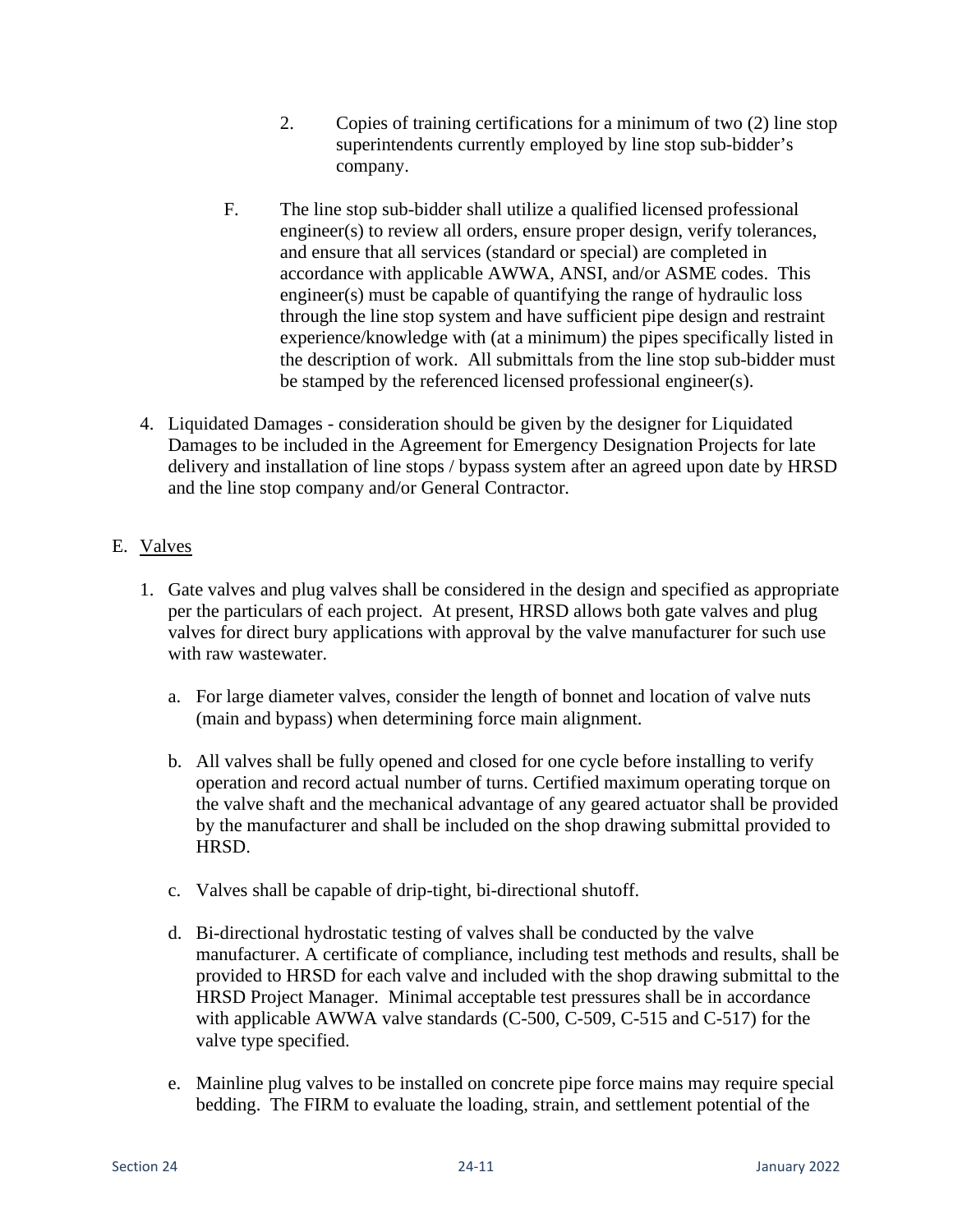valve and the connecting pipes and develop installation details, plan notes, and technical specification language as needed for the development of the Bid Documents and Drawings.

- f. The following requirements shall be used for the specific type of valve to be installed:
	- i. Valves three inches and larger shall be designed for a cold working pressure of not less than 150 pounds per square inch and tested at a pressure of not less than 300 pounds per square inch. Valves 16 inch and smaller shall operate in a vertical position and valves over 16 inches shall operate in a horizontal position. Gearing, 4:1 ratio, shall be provided on valves 16 inches and larger. Gear cases and shafts shall be the "totally enclosed type, suitable for buried service." Valves shall be furnished with a standard wrench nut (two inch), shall be of non-rising stem configurations and shall open left (counterclockwise). Valve ends shall be provided as indicated in the construction documents. Specified valves shall be in conformance with one of the following requirements.
		- 1) Resilient wedge Seated Gate Valve Shall conform to AWWA C509 or C515 and be fusion bonded epoxy coated on both the interior and exterior of the valve and in accordance with AWWA C550. Resilient seated gate valves shall not be used in the horizontal position.
		- 2) Double Disc, Parallel Seat Gate Valve Shall conform to AWWA C500 and shall be coated with an asphaltic varnish in compliance with NSF-61. Seats in the body shall be replaceable without removing the valve from the pipeline. Discs are to be free to revolve 360 degrees. Discs shall be cast iron and bronze faced. Valves installed in the horizontal position shall be furnished with bronze rollers, bronze tracks and bronze scrapers. Valves in accordance with Section 4.4.8.1.1 of AWWA C500 will not be allowed. Bypasses shall be provided on double disc gate valves 36 inches and larger.
		- 3) Eccentric Plug Valve Shall conform to AWWA C517 and shall have an exterior and interior coating of epoxy. Valve body and plugs shall be ASTM A 126 Class B cast iron or ASTM A-536 Grade 65-45-12 ductile iron with thickness in accordance with AWWA C-517 Plugs shall be solid one piece with a cylindrical seating surface eccentrically offset from the center of the shaft. Plug facing shall be Buna-N with a minimum hardness (Shore A) of 70 durometer. Seats shall be welded in overlay of minimum 1/8" inch thick nickel raised surface. Bearings shall be permanently lubricated 316 stainless steel. Packing shall be multiple v-type or u-cup type. Washers at the top and bottom of the plug journal shall be provided to keep grit and debris out of the bearings and packing. Plug valves in the horizontal position shall be installed so that the plug rotates upward as the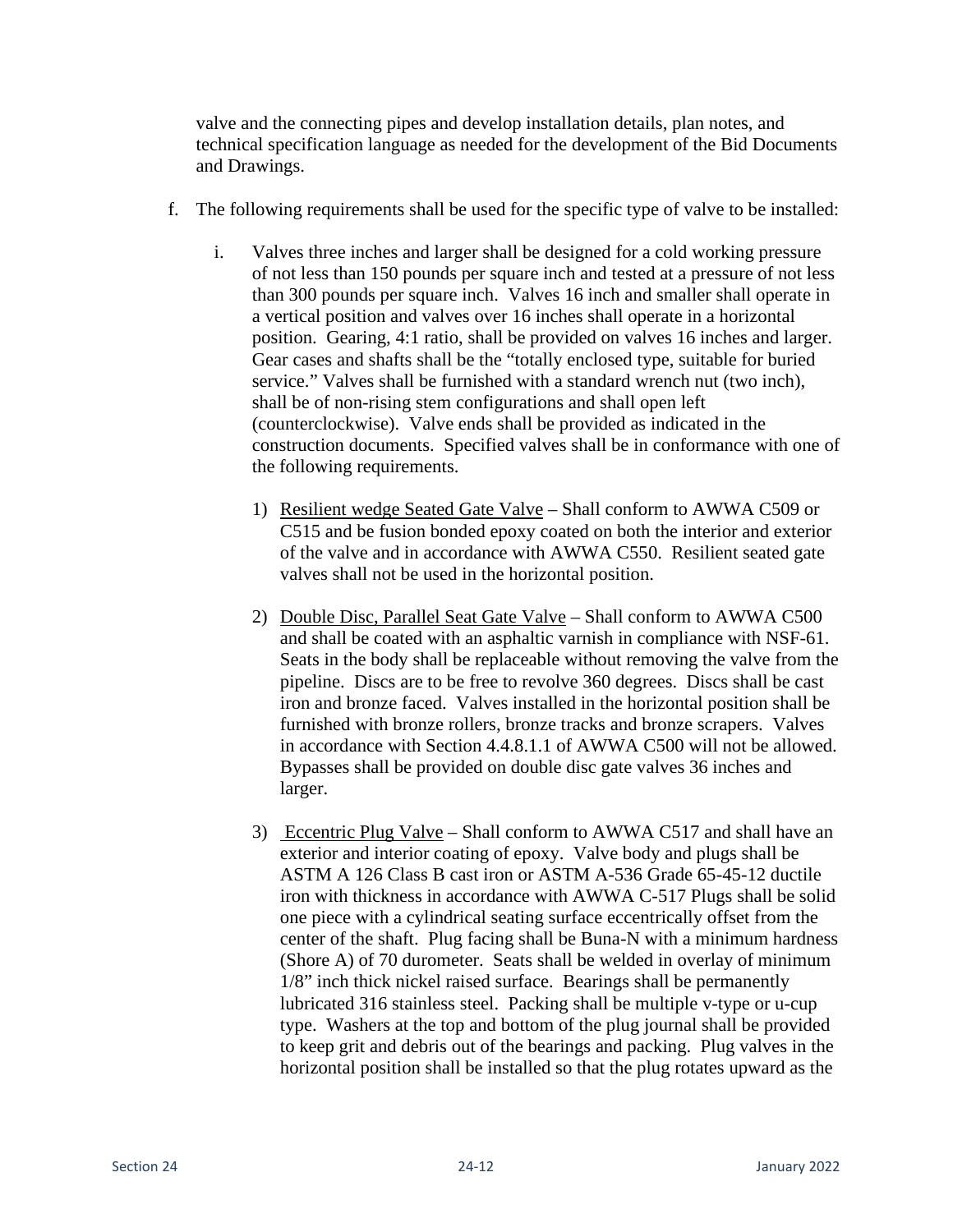valve opens. The operator nut and stem shall be protected with a collar during shipping and installation.

 For exposed service applications plug valve shaft seals shall be externally adjustable and repackable without removing the actuator or bonnet from the valve under pressure. The actuator mounting bracket shall allow access to the packing gland and provide an air gap to visually inspect the packing.

 For buried service applications shaft seals shall be fully enclosed and protected from the surrounding groundwater and soil via full circumferential metal to metal contact between the bonnet and the actuator body or by other means as approved by HRSD.

- 2. Disposition of existing inline valves to be taken out of active service is as follows:
	- a. Valves oriented horizontally shall be opened fully and abandoned in place after the valve is inspected for deterioration. If HRSD, or FIRM, determines deterioration may compromise future integrity of the interceptor force main the valve shall be removed.
	- b. Valves oriented vertically shall be removed unless otherwise approved by HRSD Project Manager.
		- i. For vertically aligned valves that are not practical to remove, then develop a sequence to remove the actuator and working components, and then install a gasketed flange plate.
	- c. All existing branch valves on the affected section of the interceptor force main shall be replaced.
- 3. Automatic air release valves may be approved for use in the HRSD system on a case-bycase basis, reviewed for use and approval by the HRSD Project Manager and with concurrence from HRSD's Operations Department.

#### F. Gravity Interceptors and Manholes

- 1. Use n=0.013 for gravity interceptors for all flow calculations.
- 2. General flow information will be provided based on HRSD's Regional Hydraulic Model. Final line sizing must consider the pump capacity of the pump stations discharging into the line.
- 3. Provide smooth transitions at connections, manholes and structures to minimize turbulence and release of hydrogen sulfide.
- 4. For manholes on large diameter lines  $(>=20)$ ", at force main discharge manholes, and at heavily traversed or difficult operating locations, manholes shall be made of corrosion proof materials. Use of corrosion proof materials for manholes, frames and covers at all